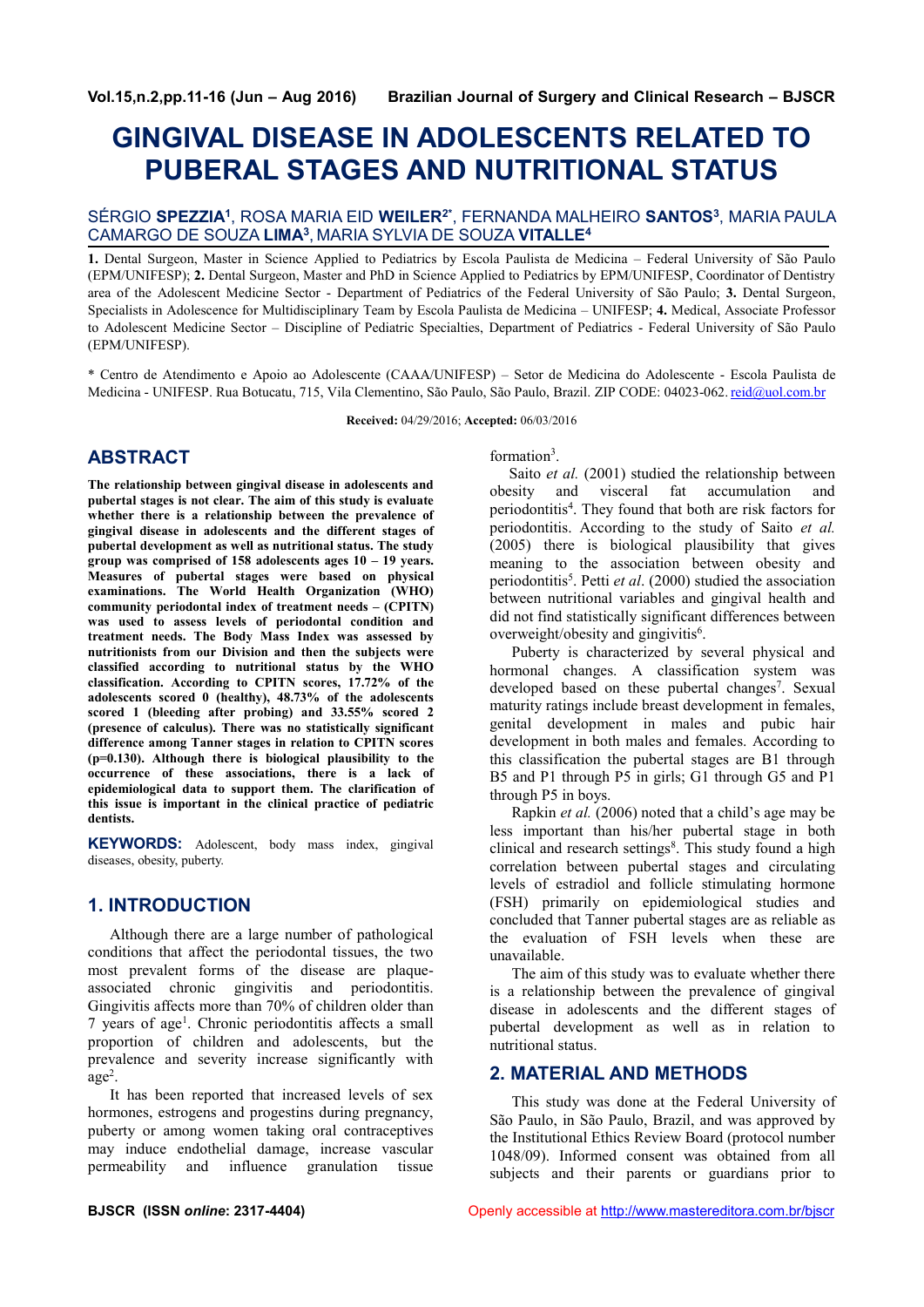participation in the study. The subjects of the study were 158 adolescents (ages 10 - 19 years) referred to our clinic of Adolescent Medicine of the Department of Pediatrics (School of Medicine, Federal University of São Paulo). The Adolescent Clinic is part of the Outpatient Pediatric Clinic and provides medical services for adolescents between the ages of 10 - 19 years. The sample consisted of adolescents undergoing routine check-ups in our clinic. The number of adolescents enrolled in our clinic determined our sampling size, characterizing the choice process of the sampling unit as a convenience criterion for the study<sup>9</sup>.

The sample size calculation was performed. The calculation of sample size for the study of association of gum disease in adolescents and the different stages of pubertal development as well as in relation to nutritional status used a prevalence-based study of an Epidemiological Survey on Oral Health held in São Paulo in 2008-2009<sup>10</sup>. The study evaluated three age groups: (5, 12 and 15-19). Prevalence of gingivitis in two groups: 12-year-old and 15 to 19-year-old adolescents (60% and 63.5%, respectively) was used to calculate the sample size with a statistical power of 80%. The sample number of adolescents in this study was, respectively: 4249 (12 years) and 2858 (15-19 years) and the World Health Organization (WHO) community periodontal index of treatment needs –  $CPITN<sup>11</sup>$  was used to assess levels of periodontal condition and treatment needs. The formula for required sample size when testing proportions was used to analyze the data<sup>12</sup>, taking into account a significance level of  $p < 0.05$ . The sample size (N) necessary for this study to have statistical power was determined to be 157.

Measures of pubertal stages were assessed based on physical examinations by physicians from our Division. The adolescents were classified into three subgroups, according to Tanner stages<sup>13,14</sup> where G indicates the genital development in males and B, breast development in females:

Subgroup 1 (Stages G1 and G2 - B1): before the growth spurt

Subgroup 2 (Stages G3 and G4 - B2, B3, and B4): growth spurt period

Subgroup 3 (Stage G5 - B5): end of the growth spurt

The gonadal stage was chosen for the classification, since pubic hair growth, one of the characteristics of the Tanner stages is governed by androgenic hormones8 and not by sexual hormones.

The Body Mass Index (BMI=weight/height²) was assessed by nutritionists from our Division and the subjects were then classified according to nutritional status (eutrophic, overweight and obese) by the WHO  $classification<sup>15</sup>$ . None of the participants were underweight.

Exclusion criteria included systemic disorders that could predispose to gingival disease such as asthma and diabetes, hormonal replacement therapy, immune deficiency as well as smoking<sup>16</sup>. To be included in this study, the adolescents were required to have all of the six index teeth (maxillary right and left permanent molar, mandibular right and left permanent molar, maxillary right central incisor and mandibular left central incisor) present and with preserved structure. Adolescents that were undergoing any kind of orthodontic treatment were also excluded from our study.

Four outpatient dentists were trained to perform the examination.

The World Health Organization (WHO) community periodontal index of treatment needs  $(CPITN)^{11}$  was used to assess levels of periodontal condition and treatment needs. A dental mirror and the WHO periodontal probe -No. 621, with ball end  $0.5 \text{ mm}^{17}$ were used to determine the bleeding response, the probing depth and the presence of calculus.

Each sextant was assigned a code number and the condition of the most affected site in that sextant was recorded. This method establishes that for subjects under 20 years of age, only six index teeth (maxillary right and left permanent molar, mandibular right and left permanent molar, maxillary right central incisor and mandibular left central incisor) should be evaluated. This process prevents mistakenly scoring the deepened sulci associated with eruption in this age group as periodontal pockets. For the same reason, when children under 15 years of age were examined, only bleeding and calculus were recorded. In our sample 42 adolescents were older than 15-year-old and none of them presented periodontal pockets. Thus, we scored all the subjects using with the following criteria:

CPITN  $0 =$  healthy periodontal tissue

 $CPITN$  1 = bleeding after careful probing

CPITN  $2 =$  supra or subgingival calculus

Note that CPITN 1 and CPITN 2 are considered signs of gingivitis.

O'Leary's method was used to access the biofilm or plaque index<sup>18</sup>. The biofilm disclosing agent used was 5% erythrosine on the buccal, mesial, distal, lingual or palatal and occlusal/incisal surface. O'Leary's Plaque Index is based on the visible continuous plaque along the gingival margin. After staining, the percentage of tooth surfaces exhibiting stained plaque was calculated (number of stained surface/number of dental face x 100).

The data were evaluated using Excel (Microsoft®). Statistical evaluation of the data collected was performed with the use of SAS version 8.2 software. The groups were compared using multivariate logistic regression analysis, controlling for plaque index. The Kruskal-Wallis test was used to compare the continuous variables. The agreement between the examiners was calculated and Kappa-values indicated good to excellent (0.579–1.000) reliability, with intraclass correlation coefficient values ranging from 0.757 (CI 95%:0.507; 0.922) to 0.899 (CI 95%: 0.763; 0.970), indicating strong agreement. The significance level used was  $0.05^{19,20}$ .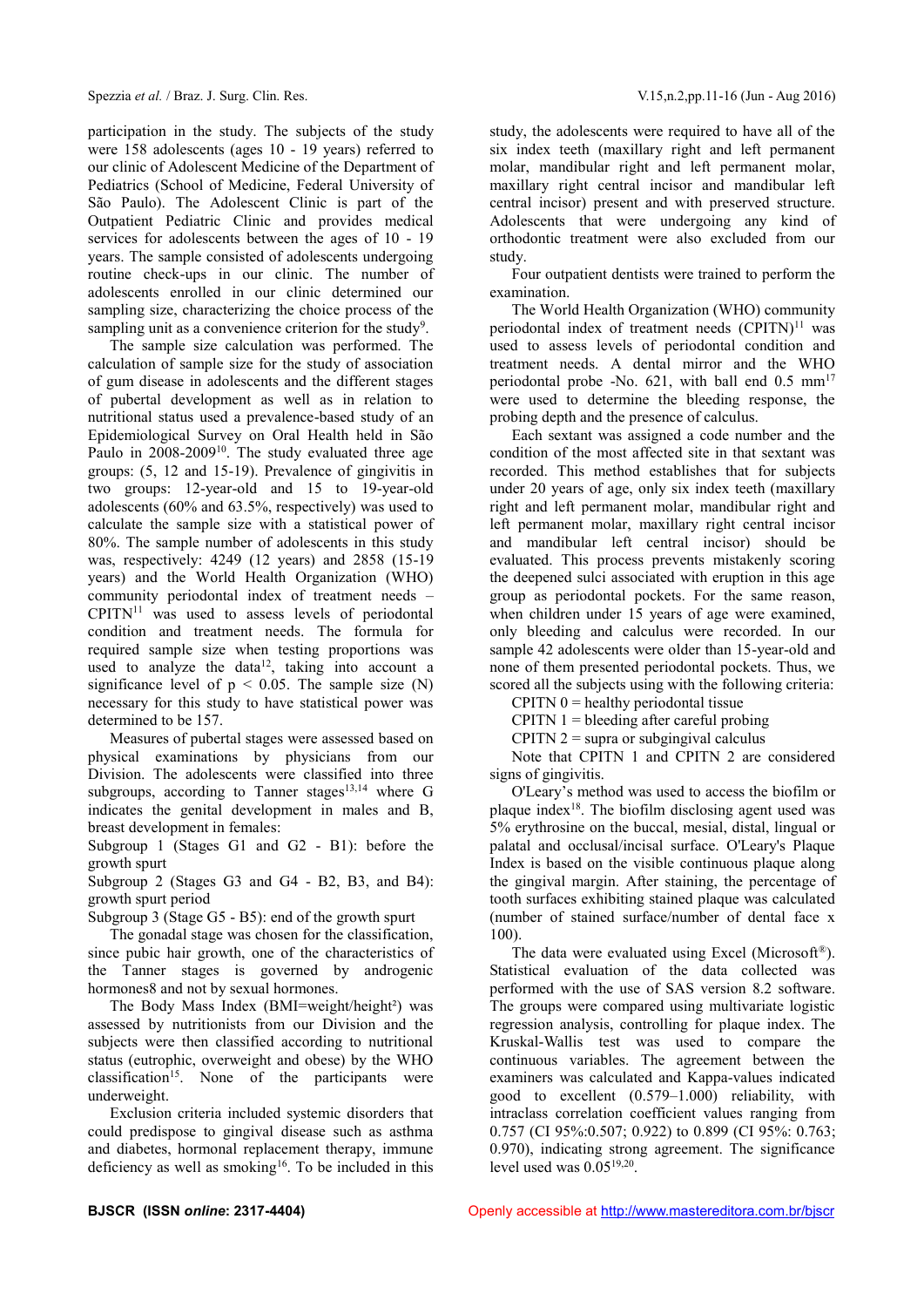## **3. RESULTS**

In this study, 48.10% of the adolescents in the sample were male and 51.90% were female. There were 35 adolescents ages 10-12 years (22.15%), 81 adolescents ages 13-14 years (51.27%) and 42 adolescents ages 15-19 years (26.58%).

**Table 1.** Plaque index compared to CPITN (Community Periodontal Index of treatment Needs) in all adolescents of the sample.

| <b>CPITN</b>    | N  | Mean    | Std<br><b>Deviation</b> | Minimum | Median | Maximum | p-value |
|-----------------|----|---------|-------------------------|---------|--------|---------|---------|
| Healthy         | 28 | 26.49   | 16.76                   | 10.00   | 24.64  | 100.00  | 0.002   |
| Bleeding        | 77 | 31.32   | 21.41                   | 0.71    | 25.00  | 100.00  |         |
| <b>Calculus</b> | 53 | 38.57** | 17.89                   | 5.00    | 35.71  | 100.00  |         |

Kruskal-Wallis Test:  $p = *p < 0.05$  Healthy to Calculus and  $p = \dagger$ p<0.05 Bleeding to Calculus CPITN is the dependent variable and IP is the independent variable.

**Table 2.** Distribution of CPITN (Community Periodontal Index of Treatment Needs) by nutritional status in male and female adolescents controlling for plaque index.

| Male adolescents          |            |            |              |       |  |  |  |
|---------------------------|------------|------------|--------------|-------|--|--|--|
|                           | Eutrophic  | Overweight | <b>Obese</b> | Total |  |  |  |
| Healthy                   | 3(10.00)   | 3(20.00)   | 3(9.68)      | 9     |  |  |  |
| Bleeding                  | 16(53.33)  | 8 (53.33)  | 16(51.61)    | 40    |  |  |  |
| Calculus                  | 11 (36.67) | 4(26.67)   | 12 (38.71)   | 27    |  |  |  |
| Total                     | 30         | 15         | 31           | 76    |  |  |  |
| <b>Female adolescents</b> |            |            |              |       |  |  |  |
| Healthy                   | 7(25.00)   | 6(33.33)   | 6(16.67)     | 19    |  |  |  |
| Bleeding                  | 14 (50.00) | 4(22.22)   | 19 (52.78)   | 37    |  |  |  |
| Calculus                  | 7(25.00)   | 8(44.44)   | 11 (30.56)   | 26    |  |  |  |
| Total                     | 28         | 18         | 36           | 82    |  |  |  |

Logistic Regression Analysis (male adolescents):  $p= 0.530$ ; † logistic regression analysis (female adolescents): p= 0.623; ‡ CPITN is the dependent variable and the nutritional status and IP are independent variables.

**Table 3.** Distribution of CPITN (Community Periodontal Index of Treatment Needs) by Tanner stages subgroups in male and female adolescents controlling for plaque index.

| Tanner                    | Subgroup 1 | Subgroup 2            | Subgroup 3 | Total |
|---------------------------|------------|-----------------------|------------|-------|
| Male adolescents          |            |                       |            |       |
| Healthy                   | 5(17.24)   | 4(12.90)<br>0(0.0)    |            | 9     |
| Bleeding                  | 17(58.62)  | 16(51.61)             | 7(43.75)   | 40    |
| Calculus                  | 7(24.14)   | 11 (35.48)            | 9(56.25)   | 27    |
| <b>Total</b>              | 29         | 31                    | 16         | 76    |
| <b>Female adolescents</b> |            |                       |            |       |
| Healthy                   | 1(20.00)   | 11(22.92)<br>7(24.14) |            | 19    |
| 2(40.0)<br>Bleeding       |            | 25 (52.08)            | 10 (34.48) | 37    |
| 2(40.0)<br>Calculus       |            | 12(25.00)             | 12 (41.38) |       |
| <b>Total</b>              |            | 48                    | 29         | 82    |

\* Logistic Regression Analysis (male adolescents): p= 0.053; † Logistic Regression Analysis (female adolescents): p= 0.714;  $\ddagger$ CPITN is the dependent variable and Tanner stages subgroups and IP are independent variables.

According to the Tanner subgroups, 50.00% of the adolescents were in the growth spurt period.

There were no statistically significant differences in the CPITN scores of either male or female adolescents, when evaluating nutritional status (Table 2) or Tanner

Regarding nutritional status distribution, 36.71% of subjects were eutrophic, 20.89% were overweight and 42.40% were obese; 48.73% of the adolescents had a CPITN score of 1 (bleeding after probing) and 33.55% had a CPITN score of 2 (presence of supra or subgingival calculus).

Evaluating all adolescents in the sample, without separating by gender, there was no statistically significant difference among Tanner stages in relation to CPITN scores (p=0.130) and no statistically significant differences were found between the CPITN scores in relation to nutritional status  $(p=0.724)$ .

> The Table 1 demonstrates that there was a statistically significant difference among

the scores of CPITN in relation to plaque index, when comparing the calculus group to both the healthy and the bleeding groups.

## **4. DISCUSSION**

stages (Table 3).

The relationship between puberty and gingivitis has been discussed in several studies<sup>21-23</sup>. To our knowledge, the only two published studies that have established a relationship between Tanner stages and gingivitis are the study of Delaney *et al.* (1986)<sup>24</sup> and the study of Mombeli *et al.* (1989)<sup>21</sup>, Hugoson *et al.*  $(1981)^{22}$  reported a low prevalence of gingivitis in preschoolers, followed by a gradual increase in prevalence reaching a peak around puberty<sup>22</sup>. Mombeli et al.  $(1989)^{21}$  followed pubertal development by evaluating Tanner stages, bone age and clinical gingival conditions in 42 adolescents ages 11-15 years in a 4 year longitudinal study and found highly significant trends of increase in bleeding scores in both boys and girls with the start of pubertal phase<sup>21</sup>. In 35% of cases, bleeding scores reached a peak value 1-5 years after the onset of pubertal development. Delaney *et al.* (1986)<sup>24</sup>, found that significant changes in components of the microbiotic of the gingival crevice were associated with skeletal, sexual, dental and chronologic age of subjects<sup>24</sup>. According to a review by Bimstein & Matsson  $(1999)^{23}$ , hormonal influence on the gingival tissues and the composition of the dental plaque are of particular relevance during puberty<sup>23</sup>.

Our study revealed a statistically significant difference between plaque Index and CPITN scores in adolescents when comparing the calculus group to the healthy group and to the bleeding group. This demonstrates that there is a positive and significant association between plaque index and the presence of dental calculus.

According to Genco  $(1996)^{25}$ , although the importance of specific bacteria in the plaque has been highlighted, several investigators have reported that the quantity of plaque accumulation has weak, none, or negative association with periodontitis<sup>25</sup>. However, several investigations have shown a close relationship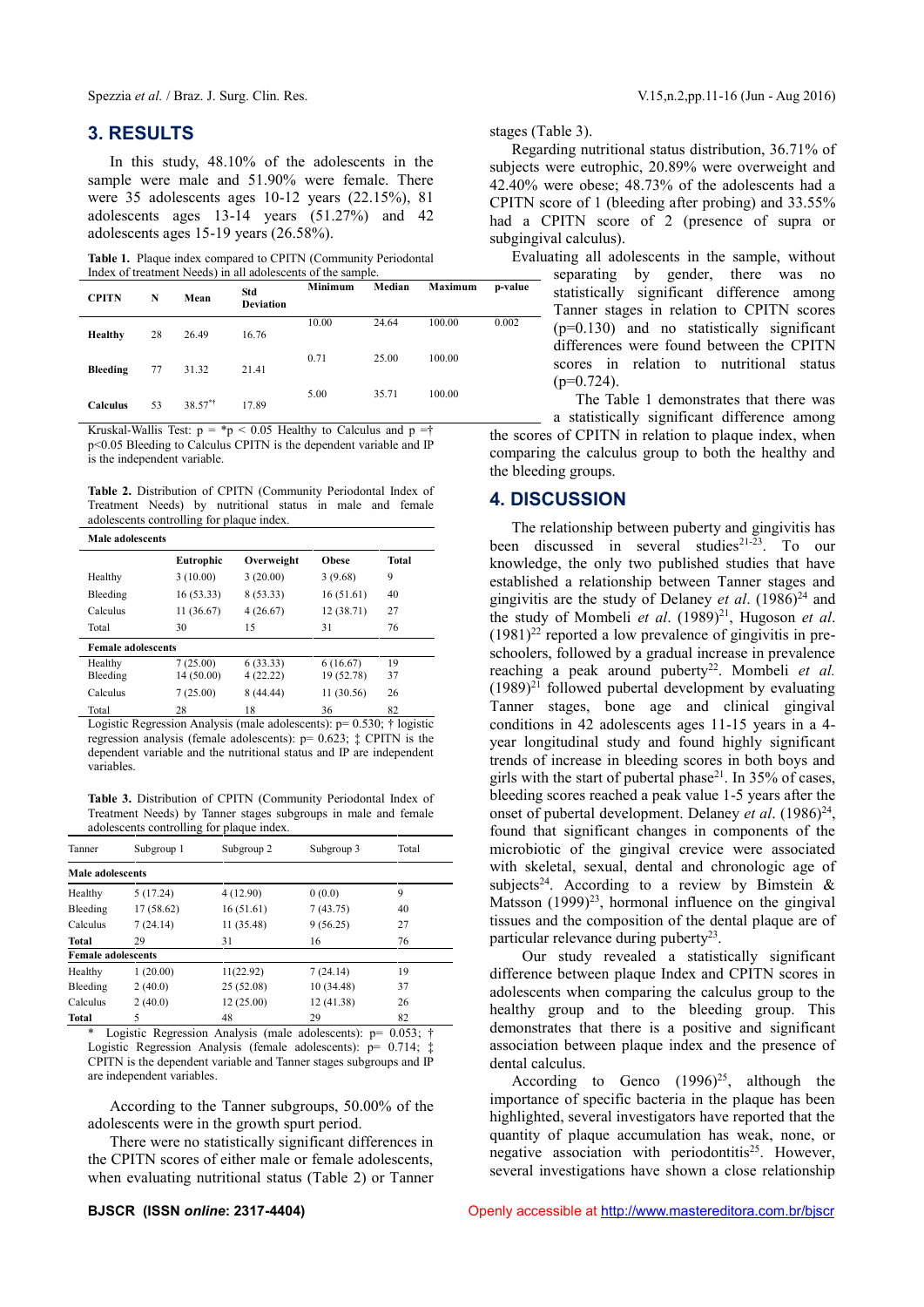between the incidence of gingivitis and oral hygiene<sup>26-</sup> 28 .

When controlling for plaque index, there was no statistically significant difference between Tanner stages in adolescents and CPITN scores. A Brazilian epidemiologic study found that the prevalence of gingivitis in adolescents varies from 53.3% to 78.5%<sup>29</sup> . In our study, the prevalence of gingivitis (CPITN scores 1 and 2) is 82.83%. The lack of statistical difference among subgroups of Tanner stages and CPITN scores can be explained by the fact that the increase in bleeding scores and gingivitis is a continuous process during puberty and peaks 1-5 years after the onset of pubertal development<sup>21</sup> 73.42% of the adolescents in our study were between 10-14 years of age and 50.00% of the adolescents were in the growth spurt period. This makes it very difficult in a continuous process with wide individual variations to find differences between subgroups of Tanner stages, as they can reach a peak in gingivitis in a period around the growth spurt and this period can be superimposed among the subgroups. The clinical meaning of this finding is that the pediatric dentist should be aware of the age-dependent reactivity and hormonal influences on gingival tissues, particularly after the onset of puberty, in order to diagnose gingival inflammation that is out of proportion to age. Such a situation can be indicative of a high susceptibility to periodontal diseases. The importance of prevention, early diagnosis and treatment of periodontal diseases disease is high.

Obesity is increasing worldwide at an alarming rate and it has become a major public health problem in both developed and developing societies<sup>30</sup>. A number of epidemiological studies have examined the association between obesity and periodontitis<sup>4,5,31-35</sup>. Although some of the studies showed a strong positive association4,5,31, others only observed moderate positive associations<sup>32,35</sup>. It should be noted that obesity and other risk factors are rarely isolated causes of periodontitis<sup>35</sup>.

Based on current knowledge, the adverse effects of obesity on the periodontium may be mediated through impaired glucose tolerance, dyslipidemia or increased levels of various bioactive substances secreted by adipose tissue<sup>36</sup>.

Some studies have evaluated the relationship between body mass index (BMI) and periodontitis in young adults<sup>37,38</sup>. Ekuni *et al.*  $(2008)^{37}$  evaluated 618 Japanese students ages 18-24 years and found that BMI could be a potential risk factor for periodontitis among healthy young individuals<sup>37</sup>. Sarlati *et al.* (2008)<sup>38</sup> examined the possible relationship between body weight and periodontal disease in a sample of young Iraniansages 18 to 34 years and found that overall and abdominal obesity were associated with the extent of periodontal disease<sup>38</sup>. Al-Zahrani *et al.* (2003)<sup>32</sup> showed a significant association between obesity and the prevalence of periodontal disease among

individuals ages 18-34 years and not in the middle aged and older age groups<sup>32</sup>. One possible explanation is that the effect of obesity is diluted in the older age groups in the presence of stronger risk factors such as age. The influence of obesity on the periodontal status of older participants may be masked, since non-obese subjects would also develop periodontal disease as they age. It is important to point out that the prevalence of periodontitis reported in the World Health Organization Global Oral Health Data Bank for 15–19 year-old individuals is approximately 10%<sup>39</sup>.

In our study, no significant difference was found in the CPITN scores in relation to nutritional status when controlling for plaque index. In our sample, the prevalence of obese (42.40%) or overweight adolescents (20.89%) was higher than that in the general population. The explanation for this may be that there is a specific outpatient center in our Division for obese adolescents. In addition, only 42 adolescents were older than 15 years of age and none of them had periodontal pockets. We, therefore, scored all the subjects as CPITN 0-2, which characterizes gingivitis, not periodontitis. The studies described in the literature37,38 do not relate obesity with gingivitis, but relate to periodontitis. As the prevalence of gingivitis in our study was very high, even though no significant difference between CPITN scores and the nutritional status of the adolescents was found; it is very important to remember that a change in periodontal tissue status that is due to metabolic changes associated with obesity might increase the extent and progression of periodontal disease later in life<sup>40</sup>. Therefore, establishment of preventive programs for management of obesity might be an adjunctive approach to improving periodontal health<sup>38</sup> and since the prevalence of gingivitis in adolescents is very high, it is imperative to monitor these patients closely.

Although CPITN is not an index that discriminates degrees of gingival inflammation, since the gingival bleeding may be present with minor and severe inflammation, it is an objective index and less subject to Intra-observer variations, and is therefore widely used. In addition, CPITN is an index of choice for population surveys<sup>17</sup>.

There were no statistically significant differences in the prevalence of gingival disease in adolescents and the different stages of pubertal development or nutritional status. However, as the prevalence of gingivitis in adolescents is very high, pediatric dentists should be very closely involved in the prevention, early diagnosis and treatment of gingival diseases. If gingivitis is left untreated, it can advance to periodontitis. In addition, the management of obesity is important to prevent periodontal disease.

## **5. CONCLUSION**

Considering that there is only very limited information on such associations, these findings are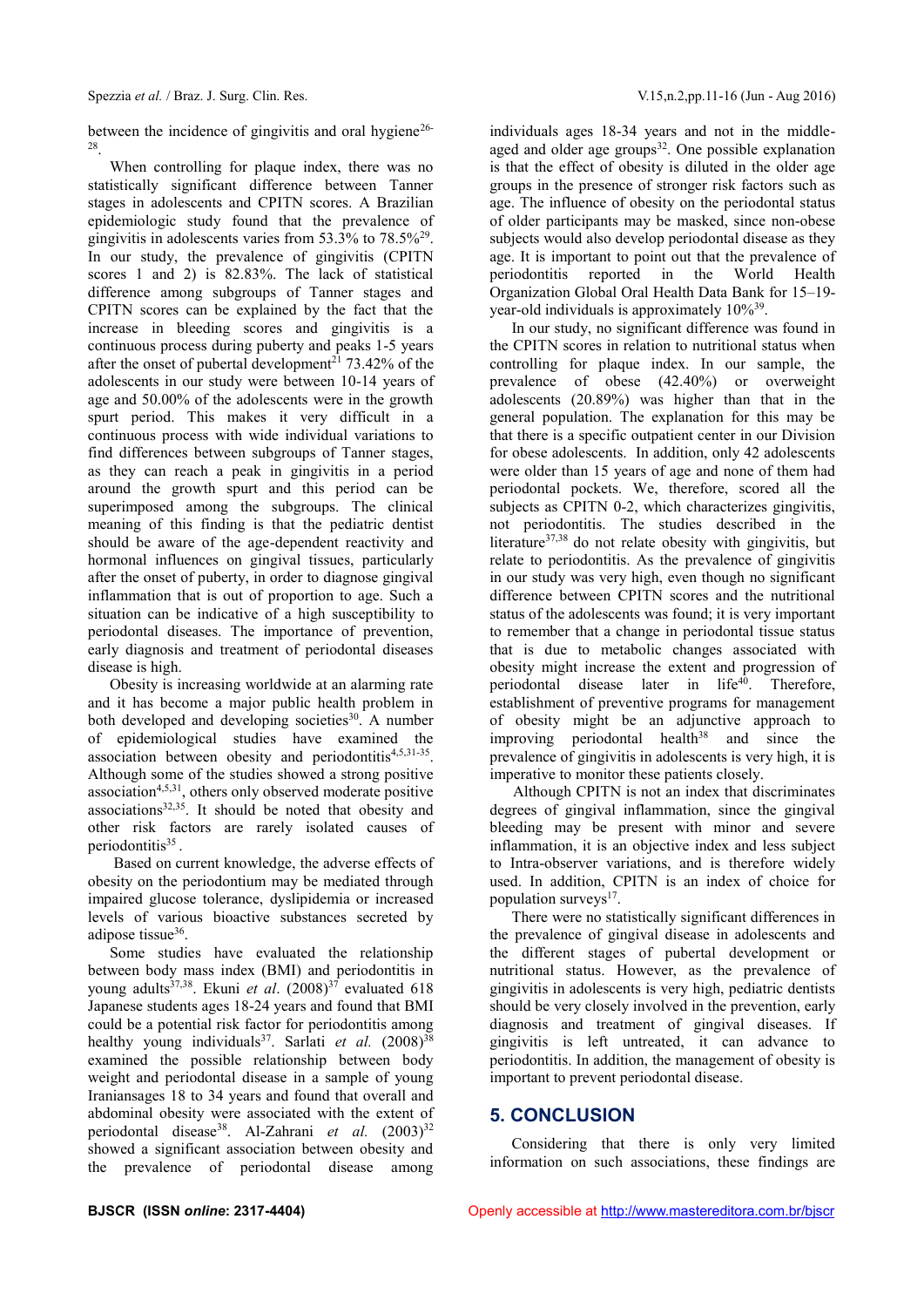Spezzia *et al.* / Braz. J. Surg. Clin. Res. V.15,n.2,pp.11-16 (Jun - Aug 2016)

important. Although there is biological plausibility to the occurrence of these associations, there is a lack of epidemiological data to support them. The clarification of this issue is important in the clinical practice of pediatric dentists.

#### **REFERENCES**

- [1] Stamm JW. Epidemiology of gingivitis. J Clin Periodontol. 1986; 13(5):360 -70.
- [2] Albandar JM, Brown LJ, Löe H. Clinical features of early-onset periodontitis. J Am Dent Assoc. 1997;  $128(10):1393-9.$
- [3] Suzuki JB. Diagnosis and classification of the periodontal disease. Dent Clin North Am. 1988; 32(2):195-216.
- [4] Saito T, Shimazaki Y, Koga T, Tsuzuki M, Ohshima A. Relationship between upper body obesity and periodontitis. J Dent Res. 2001; 80(7):1631-6.
- [5] Saito T, Shimazaki Y, Kiyohara Y, Kato I, Kubo M, Iida M et al. Relationship between obesity, glucose tolerance, and periodontal disease in Japanese women: the Hisayama study. J Periodontal Res. 2005; 40(4):346-53.
- [6] Petti S, Cairella G, Tarsitani G. Nutritional variables related to gingival health in adolescent girls. Community Dent Oral Epidemiol. 2000; 28(6):407–13.
- [7] Rapkin AJ, Tsao JC, Turk N, Anderson M, Zeltzer LK. Relationships among self-rated tanner staging, hormones, and psychosocial factors in healthy female adolescents. J Pediatr Adolesc Gynecol. 2006; 19(3):181–7.
- [8] Tanner JM. Growth at Adolescence: With a General Consideration of the Effects of Hereditary and Environmental Factors upon Growth and Maturation from Birth to Maturity. 2a. ed., Oxford, Blackwell Scientific Publications, 1962.
- [9] Hulley SB, Cummings SR, Browner WS, Grady D, Hearst N, Newman, TB, eds. Designing Clinical Research: An Epidemiologic Approach. Baltimore: Lippincott Williams and Wilkins,  $2<sup>nd</sup>$  ed., 2000.
- [10] Frias AC, Marques RAA, Teixeira DSC, Soares MC. Levantamento Epidemiológico em Saúde Bucal. Cidade de São Paulo 2008-2009. Resumo da primeira fase: crianças e adolescentes. Epidemiological survey on oral health. City of São Paulo from 2008 to 2009. Summary of the first stage: children and adolescents. Available online:http://www.prefeitura.sp.gov.br/cidade/secretari

as/upload/saude/arquivos/saudebucal/LESB\_Resumo\_P rimeiraFase.pdf (Feb-24-2014).

- [11] Ainamo J, Barmes D, Beagrie G, Cutress T, Martin J, Sardo-Infirri J. Development of the World Health Organization (WHO) community periodontal index of treatment needs (CPITN). Int Dent J. 1982; 32(3):281- 91.
- [12] Levine DM, Stephan, DF, Krebbiel TC, Berenson ML.Estatística: Teoria e Aplicações Usando MS Excel em Português. Statistics: Theory and Applications Using MS Excel in Portuguese. 6ª ed, Rio de Janeiro: LTC. 2012.
- [13] Weiler RM, Vitalle MS, Mori M, Kulic MA, Ide L, Pardini SR et al. Prevalence of signs and symptoms of temporomandibular dysfunction in male adolescent

athletes and non-athletes. Int J Pediatr Otorhinolaryngol. 2010; 74:896-900.

- [14] Weiler RM, Santos FM, Kulic MA, De Souza Lima MP, Pardini SR, Mori M et al. Prevalence of signs and symptoms of temporomandibular dysfunction in female adolescent athletes and non-athletes. Int J Pediatr Otorhinolaryngol. 2013;77(4):519-24
- [15] de Onis M, Onyango AW, Borghi E, Siyam A, Nishida C, Siekmann J. Development of a WHO growth reference for school-aged children and adolescents. Bull World Health Organ. 2007; 85(9):660-7.
- [16] Montén U, Wennstrom JL, Ramberg P. Periodontal conditions in male adolescents using smokeless tobacco (moist snuff). J Clin Periodontol. 2006; 33(12):863 - 8.
- [17] WHO. Epidemiology, etiology and prevention of periodontal diseases. Report of a WHO Scientific Group. Geneva, Switzerland. World Health Organization Thechn Rep Series. 1978, No. 621.
- [18] O'Leary TJ, Drake RB, Naylor JE. The plaque control record. J Periodontol. 1972; 43(1):38.
- [19] Conover WJ. Practical Nonparametric Statistics. New York: John Wiley & Sons. 1971.
- [20] Fleiss, JL. Statistical Methods for Rates and Proportions. New York: John Wiley & Sons. 1981.
- [21] Mombelli A, Gusberti FA, van Oosten MA, Lang NP. Gingival health and gingivitis development during puberty. A 4-year longitudinal study. J Clin Periodontol. 1989; 16(7):451-6.
- [22] Hugoson A, Koch G, Rylander H. Prevalence and distribution of gingivitis-periodontitis in children and adolescents. Epidemiological data as a base for risk group selection. Swed Dent J. 1981; 5(3):91-103.
- [23] Bimstein E, Matsson L. Growth and development considerations in the diagnosis of gingivitis and periodontitis in children. Pediatr Dent. 1999; 21(3):186-91.
- [24] Delaney JE, Ratzan SK, Kornman KS. Subgingival microbiota associated with puberty: studies of pre -, circum -, and postpubertal human females. Pediatr Dent. 1986; 8(4):268 -75.
- [25] Genco RJ. Current view of risk factors for periodontal diseases. J Periodontol. 1996; 67(10 Suppl):1041-9.
- [26] Dibart S. Children, adolescents and periodontal diseases. J Dent. 1997; 25(2):79-89.
- [27] Spencer AJ, Beighton D, Higgins TJ. Periodontal disease in five and six year old children. J Periodontol. 1983; 54(1):19-22.
- [28] Kallio P, Nordblad A, Croucher R, Ainamo J. Selfreported gingivitis and bleeding gums among adolescents in Helsinki. Community Dent Oral Epidemiol. 1994; 22(5 Pt 1):277-82.
- [29] Rebelo MA, Lopes MC, Vieira JM, Parente RC. Dental caries and gingivitis among 15 to 19 year-old students in Manaus, AM, Brazil. Braz Oral Res. 2009;  $23(3) \cdot 248 - 54$
- [30] Popkin BM, Doak CM. The obesity epidemic is a worldwide phenomenon. Nutr Rev. 1998; 56(4 Pt 1):106-14.
- [31] Dalla Vecchia CF, Susin C, Rosing CK, Oppermann RV, Albandar JM. Overweight and obesity as risk indicators for periodontitis in adults. J Periodontol. 2005; 76(10):1721-8.
- [32] Al-Zahrani MS, Bissada NF, Borawskit EA. Obesity and periodontal disease in young, middle-aged, and older adults. J Periodontol. 2003; 74(5):610-5.